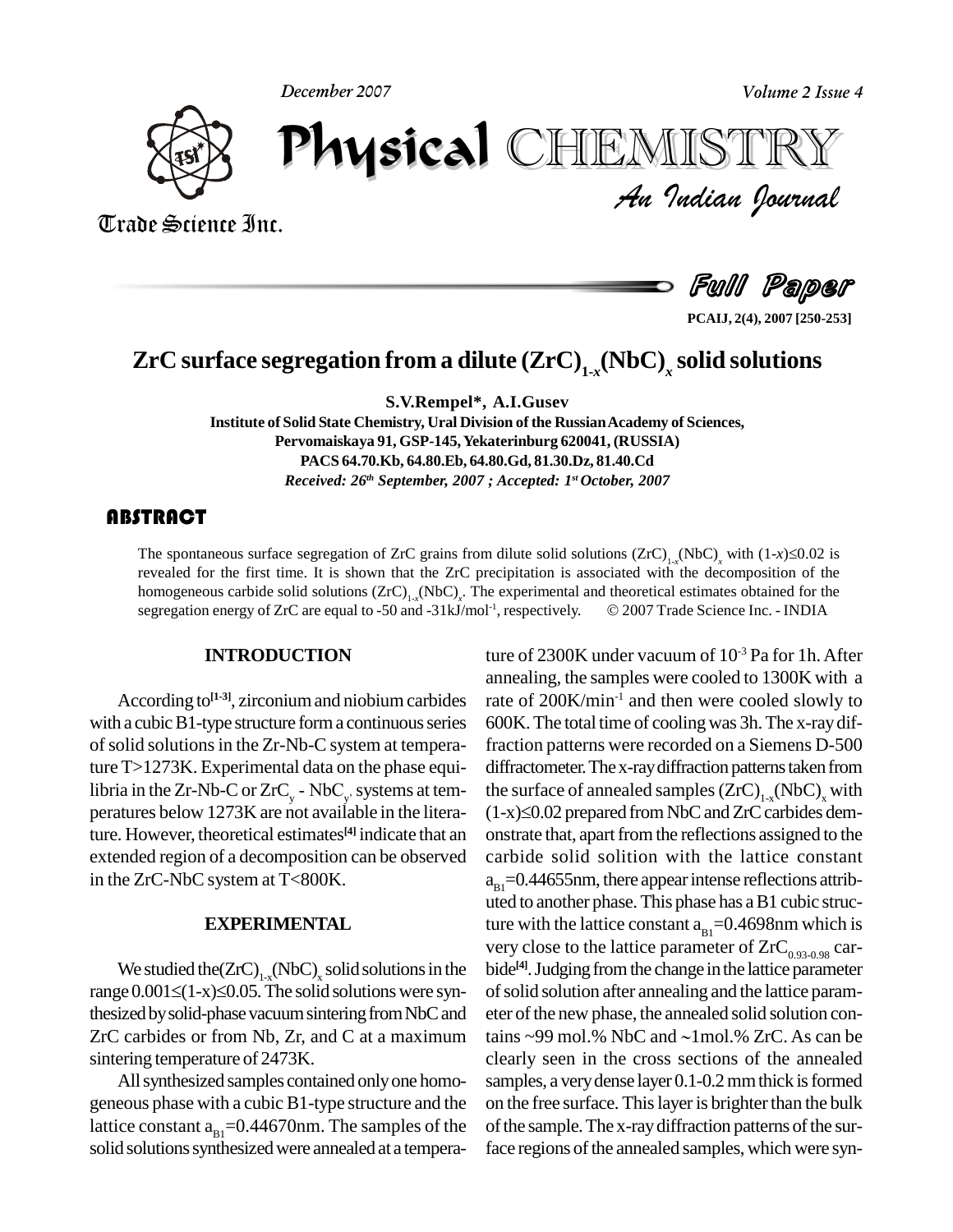## Full Paper

thesized from Nb, Zr, and C, exhibit only the reflections of a phase with the lattice constant  $a_{B1} = 0.46986$ nm, whereas the diffraction reflections from the carbide solid solution are absent.

The electron microscopic examination of the an nealed samples of the  $(ZrC)_{1-x} (NbC)_x$  solid solutions the s synthesized from NbC and ZrC revealed the presence of well-faceted precipitates(covering asmuch as 50% of the surface area) of the second phase on the surface of the samples. The size of precipitated grains is 5 of the surface area) of the second phase on the surface Fig<br>of the samples. The size of precipitated grains is 5- and bu<br>15µm, and the size of the main-phase grains is equal to sample f the samples. The size of precipitated grains is 5- and b 5µm, and the size of the main-phase grains is equal to sampl 1µm. The precipitated grains have the form of trihedra analys or hexahedra which is typical of the  $(111)$  section of cubic crystals. The surface of the annealed samples prepared from Zr, Nb, and C is completely covered with grains of the precipitated phase.

The chemical composition of the precipitated phase



 ${\bf 0}$  **the annealed dilute**  ${\rm (ZrC)}_{0.02} {\rm (NbC)}_{0.98}$  **solid solution along**  ${\rm 0}$ **the white horizontal line. Maxima of the intensity of Zr and Nb characteristic x-ray radiation correspond to pre cipitatedZrC carbide grains and the matrix solid solution (ZrC) 0.02(NbC) 0.98 , respectively**



**Figure 2 : Distributions massspectra of the precipitated**  $\mathbf{S}$  **surface** phase and the bulk phase of the annealed  $\mathbf{(ZrC)}_{0.02}$  $\textbf{C}^{\textbf{D}}$  **(NbC)**<sub>0.98</sub> solid solution. The intensity **I**<sub>1</sub> is proportional to decidently **logc <sup>i</sup> where c <sup>i</sup> is the concentration of the i-th element (isotope) in at. %.**

was determined using <sup>a</sup> JEOL-SuperProbe <sup>733</sup> x-ray microanalyzer and anEMAL-2 laser energy-mass analyzer.The image of the surface was obtained in backreflected electrons. The scanning over the surface with recording of the characteristic radiation revealed that the sample matrix contains niobium, whereas the precipitated grains of the new phase contain zirconium and are almost free of niobium (Figure 1).

Figure 2 displays the mass spectra of the surface are almost free of niobium (Figure 1).<br>Figure 2 displays the mass spectra of the surface<br>and bulk regions of the annealed( $ZrC$ )<sub>1</sub>-<sub>x</sub>(NbC)<sub>x</sub> samples synthesized from Zr, Nb, and C. The mass analysis of the bulk region of the samples confirmed that it contains niobium, carbon, and a small amount of zirconium.At the same time, zirconiumand carbon are the basic components evaporated from the surface completely covered with grains of the precipitated phase. The niobium content on the surface is no more than  $0.5$ at. %.

The results of x-ray microanalysis, laser mass analysis, electron microscopy, and x-ray diffraction unam biguously indicate that ZrC grains precipitate on the sis, electron microscopy, and x-ray diffraction unam-<br>biguously indicate that ZrC grains precipitate on the<br>surface of the dilute  $(ZrC)_{1-x} (NbC)_{x}$  solid solutions with biguously indicate that ZrC grains precipitate on the<br>surface of the dilute  $(ZrC)_{1-x} (NbC)_x$  solid solutions with<br>(1-x)≤0.02. This phenomenon was not observed earlier in carbide solid solutions.

#### **DICUSSION**

The initial solid solutions are homogeneous. Therefore the formation of the second phase after annealing and the precipitation of ZrC carbide grains on the surface of the samples can be associated only with the decomposition of the solid solutions.

lower temperatures, there exists a solid-state decom-*Indian*<br>*Imperature*<br>*P*=843K for<br>*IISTRY*<br>*Indian Iournal* In order to determine the solid-phase decomposition region in the phase diagram of the  $ZrC_y$ -NbC<sub>y</sub>, In order to determine the solid-phase decomposition region in the phase diagram of the  $ZrC_y$ -NbC<sub>y</sub>, pseudobinary system, we calculated the phase equilibria in thissystem at temperatures below 1300K. The calculationswere performed using the subregularsolution model<sup>[4]</sup>. According to calculations, the  $\operatorname{ZrC}_y$  and  $NbC_{v}$  carbides at  $WbC<sub>y</sub>$ , carbides at any carbon content within the homogeneity regions of the cubic phase form a continuous series of solid solutions at T>1200K. However, at position region in this system<sup>[4,5]</sup>. As the carbon content decreases, the maximum decomposition temperature of the solid solution increases from  $T_{\text{decomp}}^{\text{max}} = 843$ K for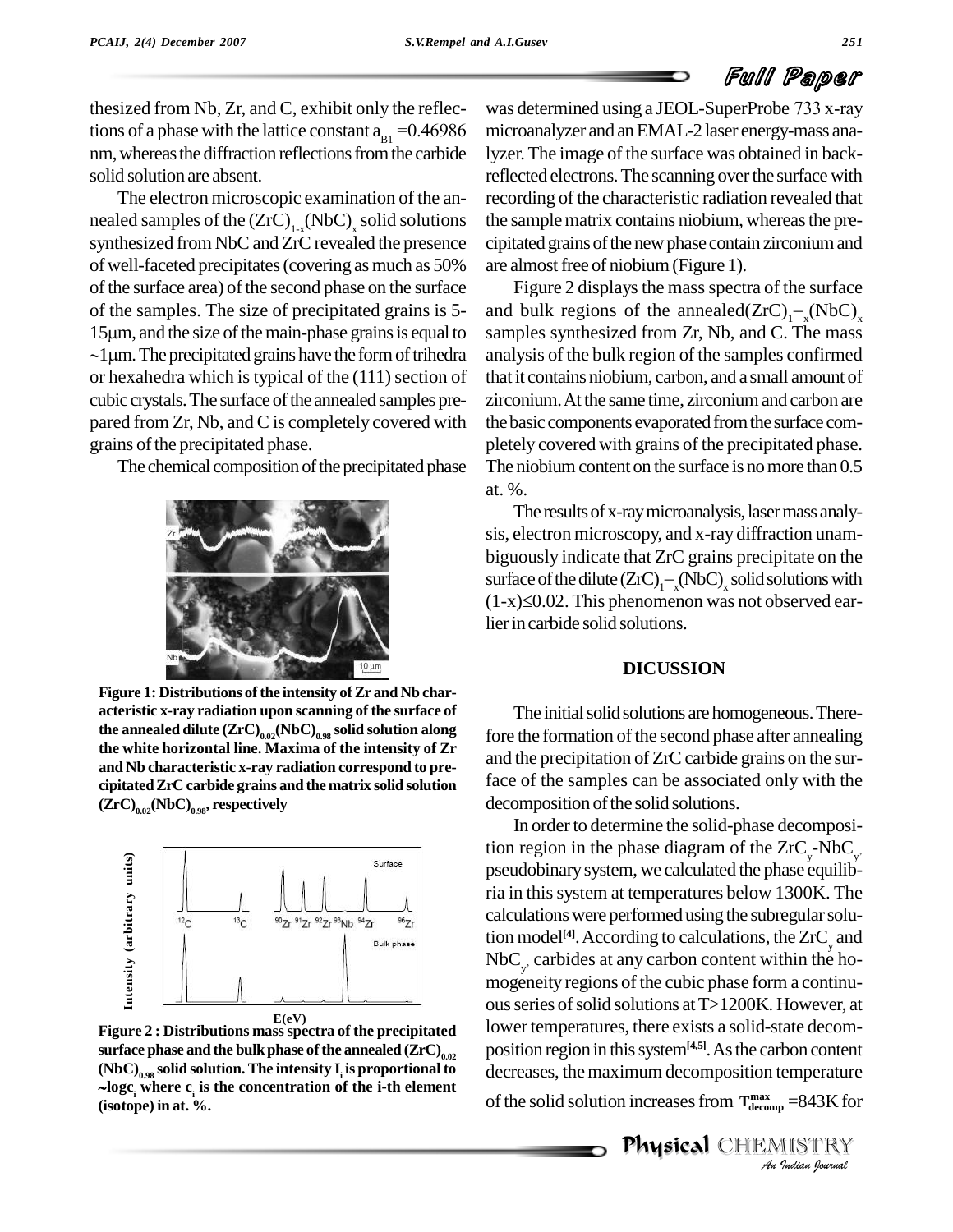### Full Paper

the  $ZrC_{1.0}NbC_{1.0}$  section to  $T_{\text{decomp}}^{\text{max}} =1210K$  for the surfact  $ZrC_{0.60}NbC_{0.70}$  section. The asymmetry of the decom-<br>position region and shift of its vertex in the  $ZrC_{\nu}NbC_{\nu}$ pseudobinary sections toward the NbC<sub>y</sub> niobium car-<br>and  $\frac{1}{2}$ bide (66.8mol.% NbC<sub>y</sub> at y=1.00 and 53.6 mol.% surf<sup>3</sup> did  $\frac{\text{Suff}^2}{\text{substituting exp}}$ NbC<sub>y</sub> at y=0.70) indicates that, at temperatures and 1  $T < T_{\text{decomp}}$ , the solubility of  $ZrC_y$  in niobium carbide is energ several times less than that of  $NbC<sub>y</sub>$  in zirconium car-<br>Acc bide.<br>The presence of decomposition region is neces-

sary but not sufficient condition for the segregation.

The diffusion decomposition of solid solutions can occur through two mechanisms<sup>[6]</sup>. The first mechanism  $\mathbf{A}\mathbf{H} = (\mathbf{v} - \mathbf{v})$ is the spinodal decomposition proceeding throughout the bulk of the solution. The second mechanism is the fluctuation nucleation of phases and their subsequent growth. Spinodal decomposition is not realized most likely due to the low temperatures at which the diffu sion mobility of atoms in the crystal is too small to provide spatial separation of the phase with a predominant content of niobium carbide and ZrC phase. In the case  $\Delta H_{\text{int}}$  energy in the ZrC-NbC system is equal to of fluctuation nucleation, the growth of new-phase grains able effect of the interfacial energy. Thus, the formation carbides is low  $(\sim 40\%)$ . of the zirconium carbide phase becomes possible even at a relatively low temperature.

The segregation of the second phase becomes possible when its content exceeds the solubility limit. The calculations of the immiscibility region boundaries demsible when its content exceeds the sc<br>calculations of the immiscibility regio<br>onstrated that  $(ZrC)_{1-x} (NbC)_{x}$  solid calculations of the immiscibility region boundaries demonstrated that  $(ZrC)_{1-x}$ (NbC)<sub>x</sub> solid solutions with (1-<br>x)≥0.01 at T<700K are supersaturated with ZrC. onstrated that  $(ZrC)_{1-x} (NbC)_x$  solid solutions with (1-<br>x) ≥0.01 at T<700K are supersaturated with ZrC.<br>Conseuently, in the  $(ZrC)_{1-x} (NbC)_x$  solid solutions conx)  $\geq$ 0.01 at T<700K are supersaturated with ZrC.<br>Conseuently, in the  $(ZrC)_{1-x}$ (NbC)<sub>x</sub> solid solutions containing ~1 mol% ZrC or more, the necessary condition of segregation is met at  $T < 700K$ . The sufficient conditions of surface segregation depend on the segregation energyand diffusion.

vent. As applied to our system  $ZrC_y$ -NbC<sub>y</sub>, the nio-*I*r system ZrC<br>ent and the zimple and B=Nt<br>**Indian bournal**<br>Indian bournal In the regular solution approximation, the models of an equilibrium state of the solid solution surface<sup>[7-9]</sup> suggest that the bulk and surface phases coexist in a solid under equilibrium conditions. Let us consider an  $A-B$  system in which  $A$  is the solute and  $B$  is the sol-A-B system in which A is the solute and B is the sol-<br>vent. As applied to our system  $ZrC_y$ -NbC<sub>y</sub>, the nio-<br>bium carbide is the solvent and the zirconium carbide is stitute vent. As applied to our system  $ZrC_y-NbC_y$ , the ni<br>bium carbide is the solvent and the zirconium carbide<br>the solute; i.e.,  $A=ZrC_y$  and  $B=NbC_y$ . For the A where the atom carbide is stituted at  $y$  and  $B = NbC_y$ . For the A-B  $(R_{Nb} = 0.064)$ system, the atomic concentration of the solute in the

Physical CHEMISTRY

surface phase,  $X_{A\text{-surf}}$  is

surface phase, 
$$
X_{A\text{-surf}}
$$
, is  
\n
$$
X_{A\text{-surf}} = X_{B\text{-surf}} (X_{A\text{-bulk}}/X_{B\text{-bulk}}) \exp(-\Delta H_{seg}/k_B T),
$$
\n(1)

 $\text{y-NbC}_y$  where  $\text{X}_{\text{A-bulk}}$  and  $\text{X}_{\text{B-bulk}}$  are the atomic concentrations of the solute and solvent in the bulk phase, respectively,  $\text{X}_{\text{B-surf}} = 1-\text{X}_{\text{A}}$ .<br>mol % surf, and  $\Delta H_{\text{seg}}$  is the segregation ener solute and solvent in the bulk phase, respectively,  $x_{B-surf} = 1-x_{A-t}$  $\sum_{\text{surf}}$ , and  $\Delta H_{\text{seg}}$  is the segregation energy of the solute A. By solute and solvent in the bulk phase, respectively,  $x_{B-surt} = 1-x_A$ .<br>
surf, and  $\Delta H_{seg}$  is the segregation energy of the solute A. By substituting experimental values  $x_{Z_{tC-surt}} \approx 0.985$ ,  $x_{Z_{tC-bulk}} \approx 0.013$ , and T=700K in substituting experimental values  $x_{ZrC\text{-surf}} \approx$ <br>and T=700K into eq.(1), we obtain the<br>energy of ZrC:  $\Delta H_{seg\text{-exp}} \approx$ -50 kJ·mol<sup>-1</sup>. -1 . T=700K into eq.(1), we obtain the surface segregation<br>gy of ZrC:  $\Delta H_{\text{age-exp}} \approx -50 \text{ kJ} \cdot \text{mol}^{-1}$ .<br>According to<sup>[8,9]</sup>, the segregation energy  $\Delta H_{\text{seg}}$  in-

energy of ZrC:  $\Delta H_{\text{see exp}} \approx 50 \text{ kJ} \cdot \text{mol}^{-1}$ .<br>According to <sup>[8,9]</sup>, the segregation energy  $\Delta H_{\text{see}}$  includes the interfacial energy  $\Delta H_{\text{int}}$ , the energy of pair According to<sup>[8,9]</sup>, the segregation<br>cludes the interfacial energy  $\Delta H_{int}$ , t<br>interatomic interactions  $\Delta H_{bin}$ , and interatomic interactions  $\Delta H_{\text{bin}}$ , and the strain energy cludes the interfacial energy  $\Delta H_{int}$ , the energy of pair<br>interatomic interactions  $\Delta H_{bin}$ , and the strain energy<br> $\Delta H_{str}$ ; i.e.,  $\Delta H_{seg} = \Delta H_{int} + \Delta H_{bin} + \Delta H_{str}$ . The interfacial energy can be represented as<br>  $\Delta H_{int} = (\gamma_A - \gamma_B) s_B N_A$ ,

$$
\Delta H_{int} = (\gamma_A - \gamma_B) s_B N_A, \qquad (2)
$$

in the surface layer is facilitated as a result of the favor-<br>because the accuracy of determining the  $\gamma$  energies for energy can be represented as<br>  $\Delta H_{int} = (\gamma_A - \gamma_B) s_B N_A,$  (2)<br>
where  $\gamma_A$  and  $\gamma_A$  are the specific interfacial energies of solute A and solvent B, respectively;  $s_p = (M/pN_A)^{2/3}$  is<br>the surface area per solvent molecule; M is the molecu-<br>lar mass of the solvent; and  $\rho$  is the density of the sol-(2)<br>acial energies of<br> $B_B = (M/\rho N_A)^{2/3}$  is the surface area per solvent molecule; M is the molecuvent. For the ZrC - NbC system at  $T=1773K$ , we have lar mass of the solvent; and  $\rho$  is the density of the sollar mass of the solvent; and  $\rho$  is the density of the solvent. For the ZrC - NbC system at T=1773K, we have  $\gamma_A \equiv \gamma_{ZrC} = 2.13 \text{ J} \cdot \text{m}^{-2}$  and  $\gamma_B \equiv \gamma_{Nbc} = 2.60 \text{ J} \cdot \text{m}^{-2}$  and  $s_{\rm B}$  is equal to 0.0793 nm<sup>2</sup> for NbC<sub>1.0</sub>. Therefore, the  $S_B$  is equal to 0.0793 nm<sup>2</sup> for NbC<sub>1.0</sub>. Therefore, the  $\Delta H_{int}$  energy in the ZrC-NbC system is equal to - 22.4kJ·mol<sup>-1</sup>. This value of  $\Delta H_{int}$  is a rough estimation  $\overline{\Delta H}_{int}$  energy in the ZrC-NbC system is equal to -<br>22.4kJ·mol<sup>-1</sup>. This value of  $\Delta H_{int}$  is a rough estimation<br>because the accuracy of determining the  $\gamma$  energies for 22.4kJ·mol<sup>-1</sup>. This value of  $\Delta$ <br>because the accuracy of deter<br>carbides is low (~40%).

The energy of pair interactions in the case of solid carbides is low (~40%).<br>The energy of pair interactions in the case of solid solutions can be represented as  $\Delta H_{\text{bin}} = -G_{\text{s}}^{\text{e}} / (zX_{\text{A-bulk}}X_{\text{B}})$  $_{\text{bulk}}$ ) where  $\mathrm{G}^\text{e}_{\ \text{s}}$  is the excess free energy of mixing and z is the coordination number of the crystal lattice in which the substitutional solid solution is formed. For the solid is the coordination number of the crystal lattice in which<br>the substitutional solid solution is formed. For the solid<br>phase,  $G^s = x_A x_B B_s$  where  $B_s$  is the interchange energy<sup>[4]</sup>. the substitutional solid solution is formed. For the solid<br>phase,  $G^e_s = x_A x_B B_s$  where  $B_s$  is the interchange energy<sup>[4]</sup>.<br>It follows that  $\Delta H_{bin} = -B_s / z$ . In the  $(ZrC)_{1-x} (NbC)_s$  solid solutions with a FCC metal sublattice, the coordination number z is equal to 6 and the calculated interchange solutions with a FCC metal sublattice, the coordination<br>number z is equal to 6 and the calculated interchange<br>energy B<sub>s</sub>  $\approx$  15kJ·mol<sup>-1[5]</sup> therefore the energy of pair innumber z is equal to 6 and the calculated intercl<br>energy  $B_s \approx 15 \text{ kJ} \cdot \text{mol}^{-15}$  therefore the energy of p<br>teratomic interactions  $\Delta H_{\text{bin}} \approx 2.5 \text{ kJ} \cdot \text{mol}^{-1}$ .

The solute strain energy  $\Delta H_{str}$  is associated with the difference in sizes of the substituted atomsin the solid solution and can be expressed in the form**[9,11] H**e difference in size<br>olid solution and c.<br> $\mathbf{H}_{\text{str}} = -24\pi \mathbf{N}_{\text{A}}[\text{KGR}_{\text{A}}]$ 

$$
\Delta H_{str} = -24\pi N_A [KGR_A R_B (R_A - R_B)^2]/(4GR_B + 3KR_A)
$$
 (3)  
where K=2.28×10<sup>11</sup> Pa is the bulk modulus of the solute

 $\Delta H_{str} = -24\pi N_A [K G K_A K_B (K_A - K_B)^2]/(4G K_B + 3K K_A)$  (3)<br>where K=2.28×10<sup>11</sup> Pa is the bulk modulus of the solute<br>ZrC, G=2.20×10<sup>11</sup> Pa is the shear modulus of the solvent NbC, and  $R_A$  and  $R_B$  are the effective atomic (ionic) radii of the substituted atoms of the solute and solvent, respectively  $(R_{Nb} = 0.064$ nm and  $R_{Zr} = 0.072$ nm for the ions Nb<sup>5+</sup> and Zr<sup>4+</sup> with the coordination number  $z=6$ ). This yields a value of the strain